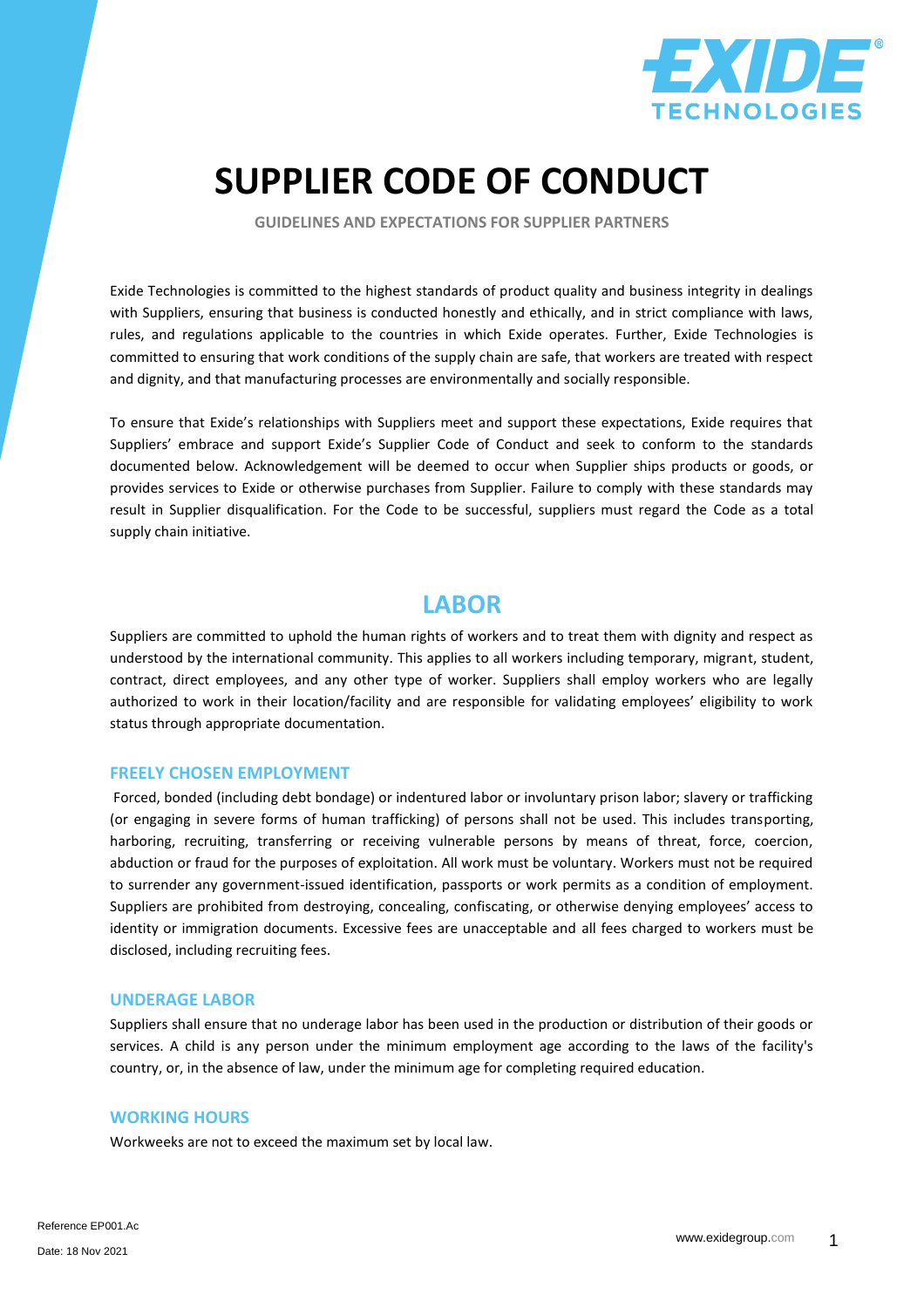#### **WAGES AND BENEFITS**

Compensation paid to workers shall comply with all applicable wage laws, including those relating to minimum wages, overtime hours, and legally mandated benefits. Deduction from wages as a disciplinary measure shall not be permitted.

#### **HUMANE TREATMENT**

There is to be no harsh and inhumane treatment, including any sexual harassment, sexual abuse, the procurement of commercial sex acts, physical punishment, threats of violence, mental or physical coercion, or verbal abuse of workers; nor is there to be the threat of any such treatment. Disciplinary policies and procedures in support of these requirements shall be clearly defined and communicated to workers.

#### **ANTI-DISCRIMINATION**

Suppliers should be committed to a workplace free of harassment and unlawful discrimination. Companies shall not engage in discrimination based on race, color, age, gender, sexual orientation, ethnicity, disability, pregnancy, religion, political affiliation, union membership or marital status in hiring and employment practices such as promotions, rewards, and access to training. In addition, workers or potential workers should not be subjected to medical tests that could be used in a discriminatory manner. All employment decisions must be based on the individual's ability to do the job.

#### **FREEDOM OF ASSOCIATION**

Suppliers shall respect the rights of workers to associate or not to associate with any group, as permitted by and in accordance with all applicable laws and regulations. SUPPLIERS:

- May not engage in fraudulent or misleading recruitment practices;
- May not employ recruiters that violate the labor laws of the country where the recruitment takes place;
- Fail to provide return transportation to an employee who is not a national of the country where the work is to take place, subject to limited exceptions;
- Provide housing, if required, that fails to meet host country safety or housing laws; or Fail to provide a written work document, if required.

### **HEALTH AND SAFETY**

Suppliers shall proactively manage health and safety risks to provide an incident-free environment where occupational injuries and illnesses are prevented. Suppliers must implement management systems and controls that identify hazards and assess and control risk related to their specific industry. Also, suppliers shall provide potable drinking water and adequate restrooms; fire exits and essential fire safety equipment; emergency aid kits and access to emergency response including environmental, fire, and medical; adequate heat and ventilation; and reasonable entry and exit privileges.

Production and other machinery shall be evaluated for safety hazards. Physical guards, interlocks and barriers are to be provided and properly maintained where machinery presents an injury hazard to workers.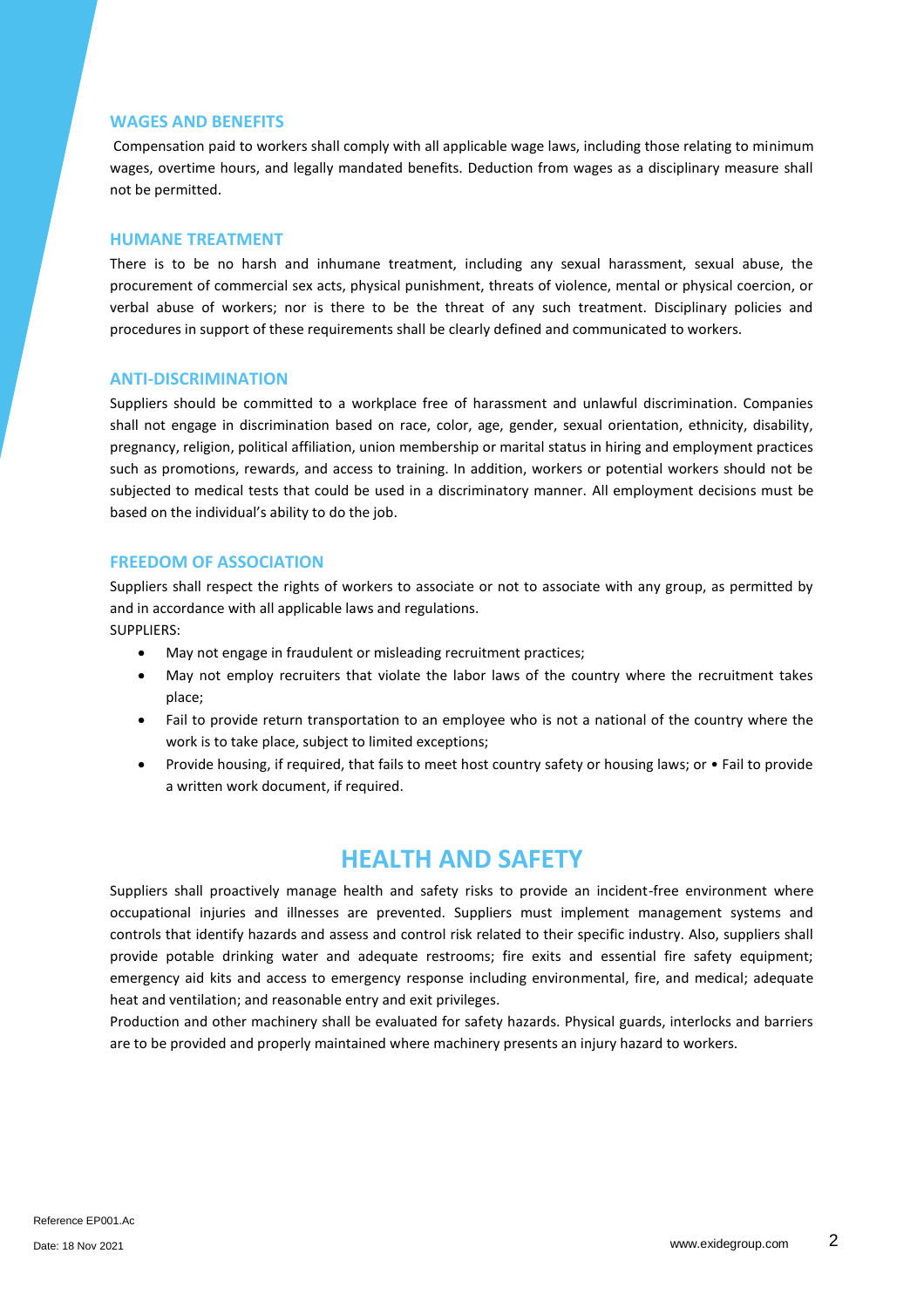### **ENVIRONMENTAL**

In manufacturing operations, adverse effects on the community, environment, and natural resources are to be minimized while safeguarding the health and safety of the public.

#### **ENVIRONMENTAL PERMITS AND REPORTING**

All required environmental permits (e.g. discharge monitoring), approvals, and registrations are to be obtained, maintained and kept current and their operational and reporting requirements are to be followed.

#### **HAZARDOUS MATERIALS**

Chemical and other materials posing a hazard if released to the environment are to be identified and managed to ensure their safe handling, movement, storage, use, recycling or reuse, and disposal.

#### **WASTEWATER AND SOLID WASTE**

Wastewater and solid waste generated from operations, industrial processes, and sanitation facilities are to be characterized, monitored, controlled, and treated as required prior to discharge or disposal.

#### **AIR EMISSIONS**

Air emissions of volatile organic chemicals, aerosols, corrosives, particulates, ozone depleting chemicals, and combustion by-products generated from operations are to be characterized, monitored, controlled, and treated as required prior to discharge.

# **IMPORT/EXPORT COMPLIANCE**

Suppliers will comply with all applicable laws and regulations in connection with the labeling and transfer of products, services, equipment, information or knowledge across borders. Suppliers are responsible for understanding how export control laws apply and for conforming to these laws in connection with their supply of products and/or services to Exide.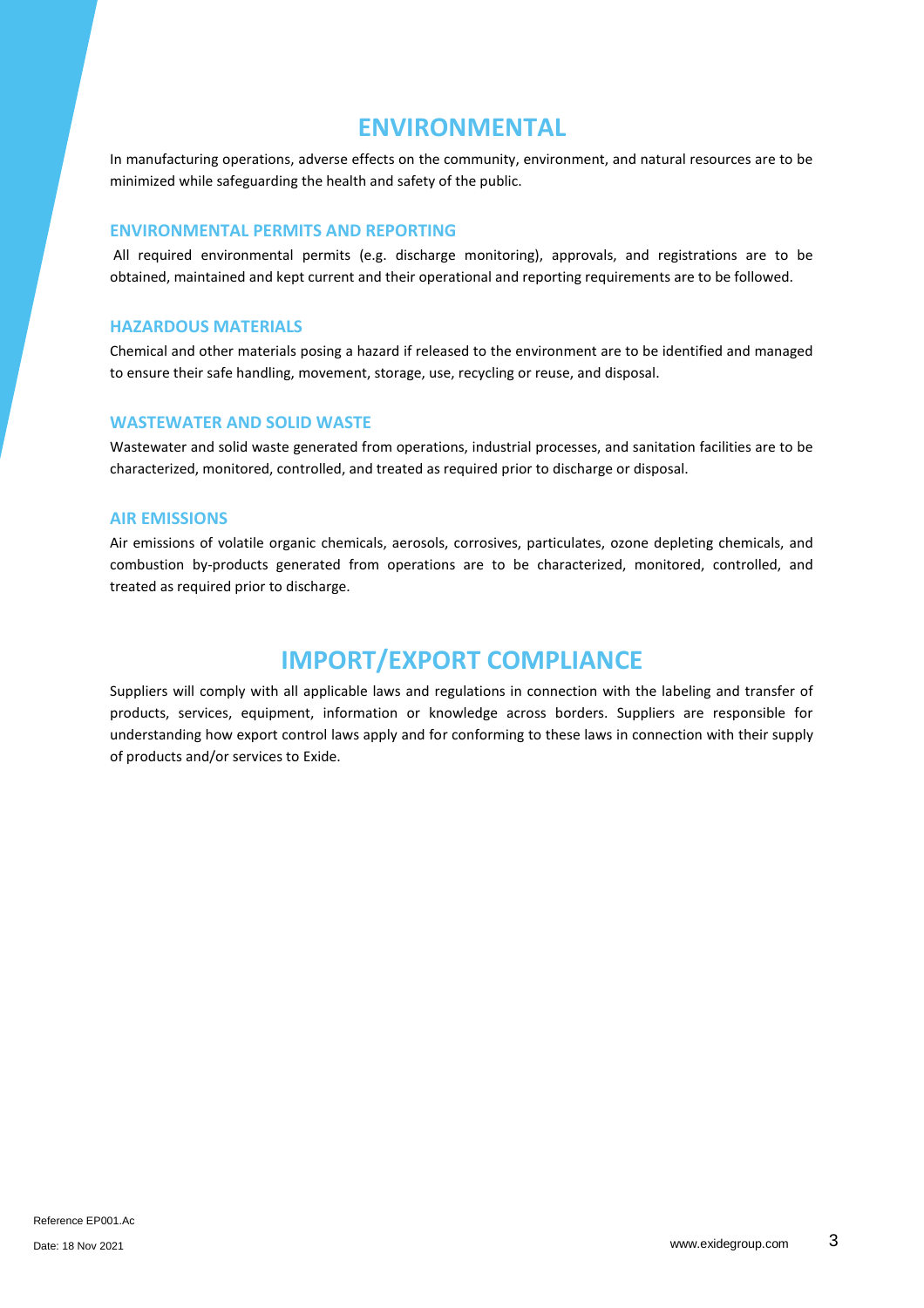### **ETHICS**

In order to meet social responsibilities and to achieve success in the marketplace, Suppliers and their agents are to uphold the highest standards of ethics including:

#### **BUSINESS INTEGRITY**

The highest standards of integrity are to be upheld in all business interactions. Suppliers shall have a zero tolerance policy to prohibit any and all forms of bribery, corruption, extortion and embezzlement (covering promising, offering, giving or accepting any bribes). All business dealings should be transparently performed and accurately reflected on Participant's business book and records. Monitoring and enforcement procedures shall be implemented to ensure compliance with anti-corruption laws.

#### **NO IMPROPER ADVANTAGE**

Bribes or other means of obtaining undue or improper advantage are not to be offered or accepted.

#### **DISCLOSURE OF INFORMATION**

Information regarding business activities, structure, financial situation, and performance is to be disclosed in accordance with applicable regulations and prevailing industry practices. Falsification of records or misrepresentations of conditions or practices in the supply chain are unacceptable.

#### **INTELLECTUAL PROPERTY**

Intellectual property rights are to be respected; transfer of technology and know-how is to be done in a manner that protects intellectual property rights.

#### **PROTECTION OF IDENTITY**

Programs that ensure the confidentiality and protection of supplier and employee whistleblower are to be maintained.

#### **PRIVACY**

Comply with privacy and information security laws and regulatory requirements when personal information is collected, stored, processed, transmitted, and shared.

#### **NON-RETALIATION**

Suppliers should have a communicated process for their personnel to be able to raise any concerns without fear of retaliation.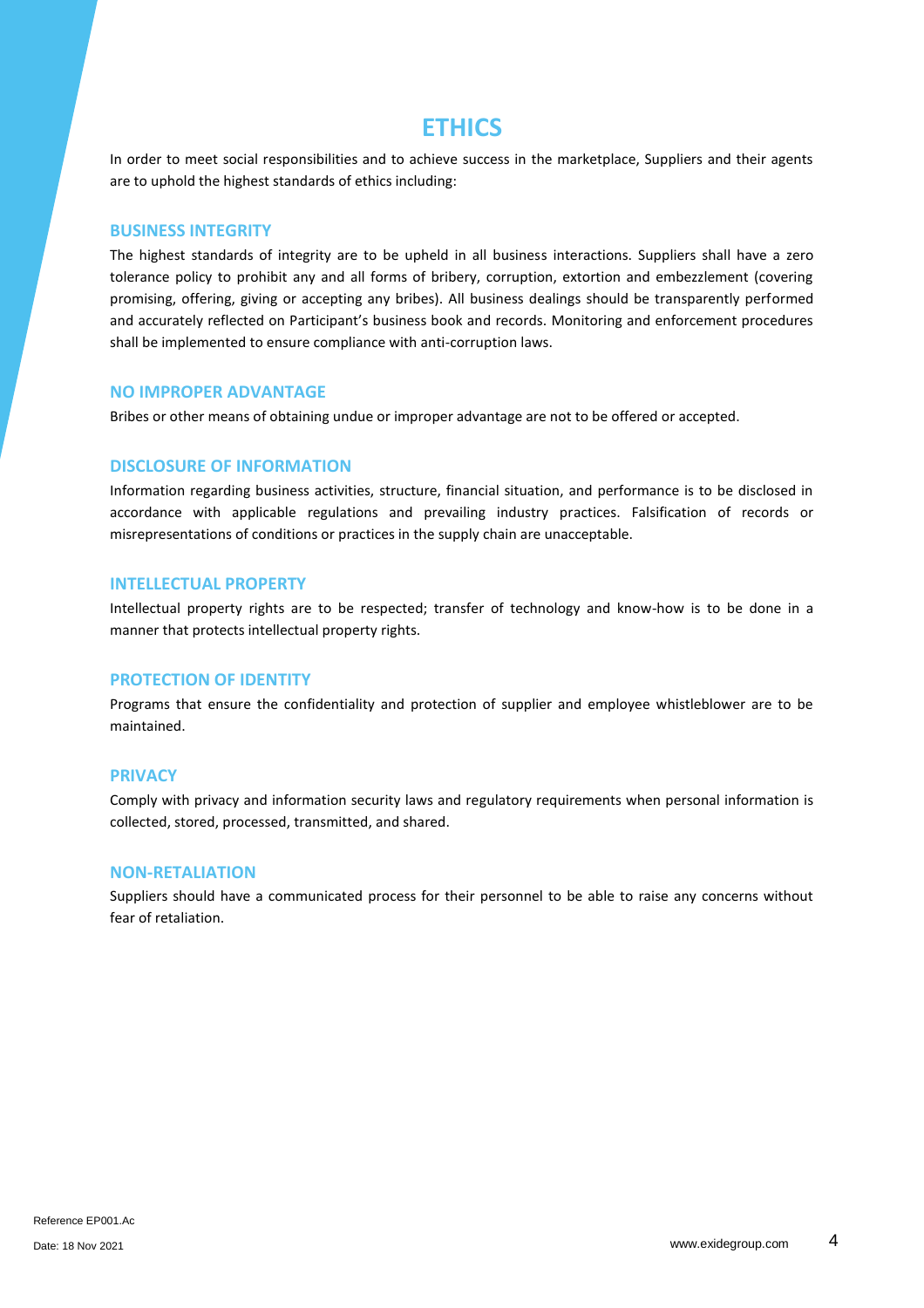### **CONFLICT OF INTEREST**

Suppliers will not enter into transactions with Exide employees that may create an actual or perceived conflict of interest. Suppliers must not give or offer to give gifts (other than of nominal value) or favors (such as entertainment) other than customary business courtesies to Exide employees.

### **CONFLICT MINERALS**

Exide is committed to ensuring that our supply chain is free from metals that have contributed to human rights abuses and armed conflicts, whether directly or indirectly ("Conflict Minerals") that are sourced from the Democratic Republic of Congo and certain adjoining countries ("Covered Countries"). Exide expects its Suppliers to comply with the following: providing timely responses to information requests on the source and origin of Conflict Minerals in Suppliers' materials and goods supplied to Exide; providing all documentation, declarations or certificates reasonably requested with regard to Supplier's own supply chain to determine the chain of custody and origin of any Conflict Minerals; maintaining a policy that prohibits the use of Conflict Minerals that originate from Covered Countries and making these requirements apply to its direct suppliers and sub-tier suppliers and requiring them to do the same with lower tiers of suppliers; taking measures to purchase parts, components or materials from direct suppliers and sub-tier suppliers who source minerals for their products from smelters or refiners validated as not being sourced from Covered Countries.

# **REPORTING VIOLATIONS**

Violations of Exide's Supplier Code of Conduct may be reported confidentially. If an individual has knowledge that any of these Supplier standards have been violated or may be violated, please report the issue by using the following Website[: www.lighthouse-services.com/exide.](http://www.lighthouse-services.com/exide) Reports may be made anonymously.

This document is not intended to nor does it create any third party rights